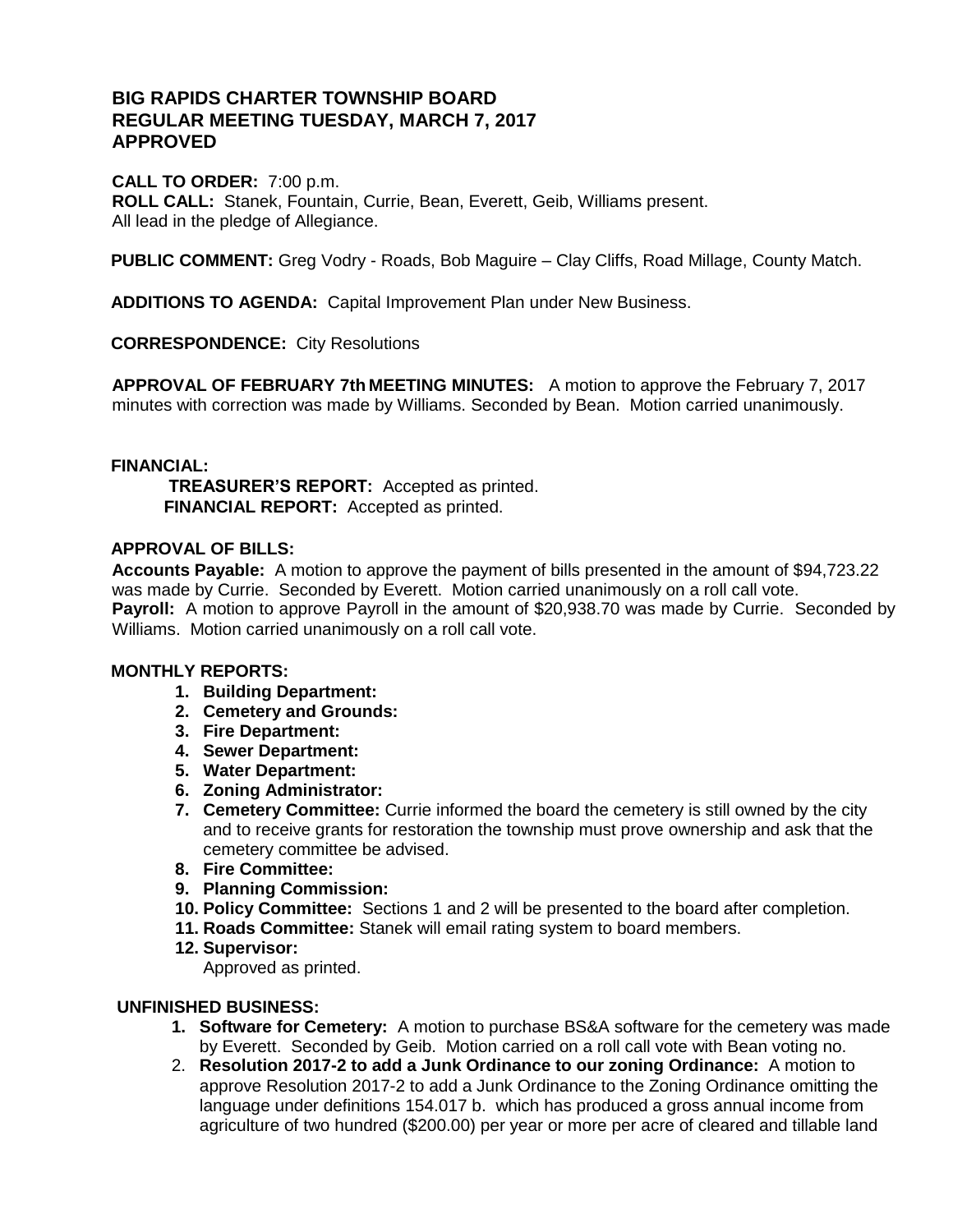was made by Currie. Seconded by Williams. Motion carried on a roll call vote with Stanek, Bean and Geib voting no.

### **RESOLUTION NUMBER 2017-02 A RESOLUTION TO ADOPT ORDINANCE NO. 154 JUNK ACCUMULATION ORDINANCE**

**WHEREAS**, the Township Planning Commission held a public hearing on January 10, 2017, and recommended approval of a Junk Accumulation Ordinance, and

**WHEREAS**, the Township Board held a First Reading of the Junk Accumulation Ordinance on February 7, 2017

**THEREFORE, BE IT RESOLVED,** that Ordinance No. 154 Entitled Junk Accumulation Ordinance is hereby adopted:

### GENERAL PROVISIONS

154.001 - Short Title

This Ordinance shall be known and may be cited as the Big Rapids Charter Township Junk Accumulation Ordinance and shall be known in the short form as the "Junk Ordinance".

### 154.002 - Purposes

The purpose of this Ordinance is to regulate and control the storage and disposal of junk within Big Rapids Township, in order to promote the public health, safety and welfare; to protect land values; provide for safety for residents in the area from dangerous junk; and to protect aesthetics. This Ordinance is specifically designed to:

- A. Define certain terms used in this Ordinance.
- B. Regulate the volume and conditions under which a person may store junk on property in Big Rapids Township.
- C. Provide for enforcement and a system of due process for removal of junk from property in Big Rapids Township.
- D. Provide for other miscellaneous provisions.

### 154.003 - Legal Basis

This Ordinance is enacted pursuant to Michigan Public Act 246 of 1945, as amended, being Michigan Compiled Law 41.181 *et* seq.

### **DEFINITIONS**

### 154.015 - Purpose

For purposes of this Ordinance certain terms are defined. When not inconsistent with the context, the present tense includes the future; words used in the singular number include the plural number. The word "shall" is always mandatory and not merely permissive.

### 154.016 - Undefined Words

Any word not defined in this Ordinance shall be interpreted within its common and approved usage.

### 154.017 -Definitions

FARM means a business enterprise engaged in agricultural production (and otherwise known as farms, ranches, dairies, nurseries, orchards) of crops, livestock and trees and:

a. Includes forty (40) or more acres of land in one ownership which is primarily devoted to agricultural use, or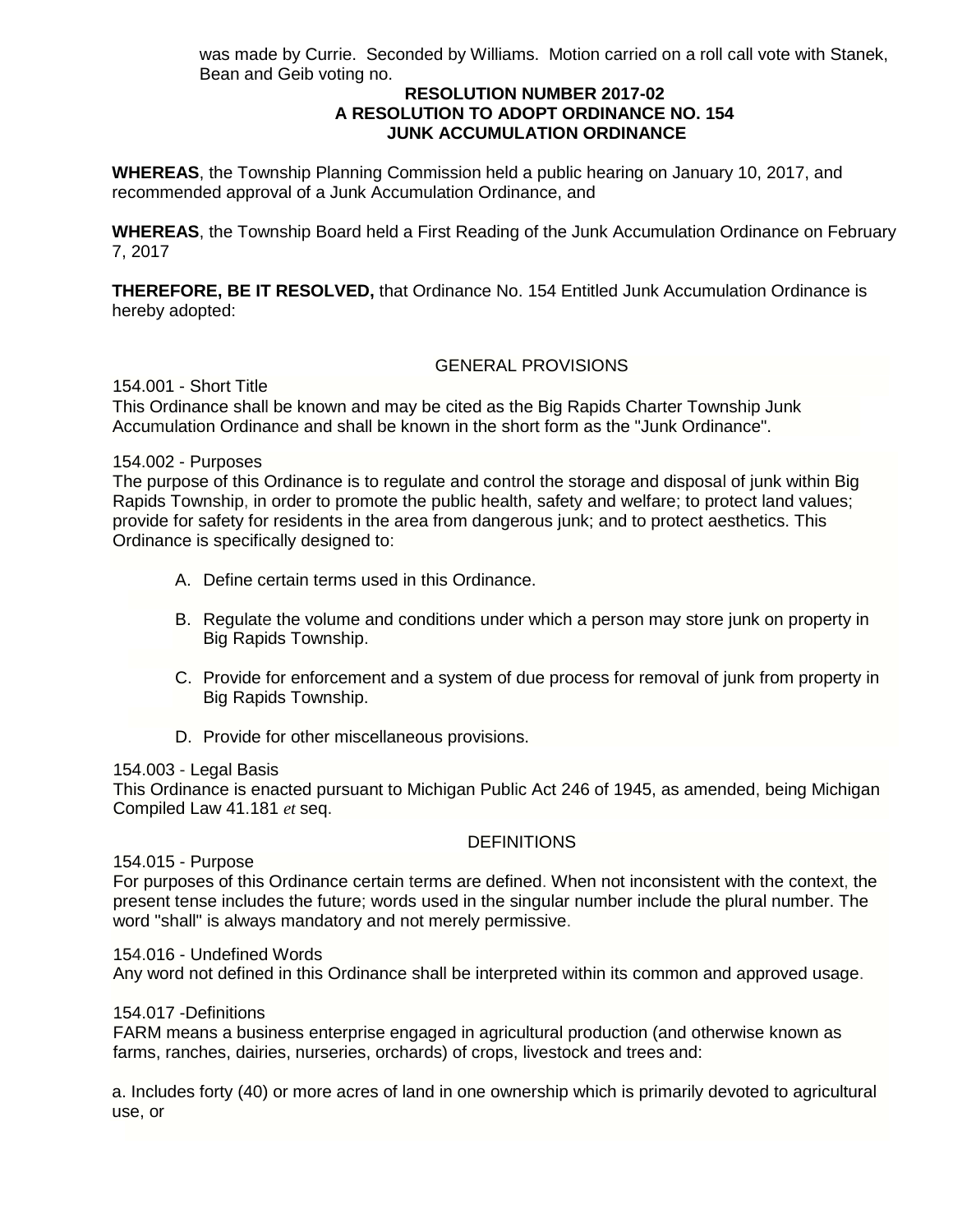b. Has five (5) or more acres of land in one ownership, but less than forty (40) acres, devoted primarily to agricultural use, or

c. Has been designated by the Michigan Department of Agriculture as a specialty farm, in one ownership, which has produced a gross annual income from an agricultural use of two thousand dollars (\$2,000.00) or more.

JUNK means:

- a. Old scrap ferrous or nonferrous materials, rubber, cloth, paper, rubbish, refuse, litter;
- b. Materials from demolition, waste and scrap building materials;

c. Any junked, abandoned, scrap, dismantled or wrecked (including parts of, or items held for salvaging parts) automobiles, farm equipment, boats, trailers, mobile homes, appliances and all other machines.

But shall not include:

a. Items being held for a customer while parts are being sought for its repair,

b. Items that are classic or antique and in good repair or well maintained, kept and collected for their antique or collectable value, and

c. Items and junk kept at a licensed Type I, II or III landfill for purposes of disposal of solid waste, incineration, recycling and resource recovery.

JUNKYARD means a business enterprise, or a part of a business enterprise, engaged wholly, or in part, in the purchasing, handling, storage, resale, recycling, conversion or recovery of junk, and is a business which is included in the *North American Industrial Classification System* titles Recyclable Material Wholesalers [42193], Motor Vehicle Parts (Used) Wholesalers [421140] and Materials Recovery Facilities [562920] (formerly the *Standard Industrial Classification Manual,* classification 5093 and some enterprises in classification 5931), whether a part of a licensed landfill operation or not; but shall not include any part of a landfill as defined in the Solid Waste Management Act.

PARCEL means any tract or contiguous tracts of land in the same ownership, a condominium unit on the surface of land and associated limited commons, whether one or more platted lots or parts of lots owned by the same person.

PERSON means a firm, association, organization, partnership, trust, company or corporation, as well as an individual.

ROAD means a public or private road, highway, street, or right-of-way, which affords the means of ingress or egress to abutting property and the means of travel past a parcel of land.

SOLID WASTE MANAGEMENT ACT means Article II, Chapter 3, Part 115 of P.A. 451 of 1994, as amended (the Solid Waste Management part of the Natural Resources and Environmental Protection Act, M.C.L. 324.11501 *et seq).* 

### JUNK ACCUMULATION

154.030 - On property within Big Rapids Township it shall be unlawful for a person to store or accumulate junk on land other than that occupied by a licensed, permitted junkyard, except in the following manner: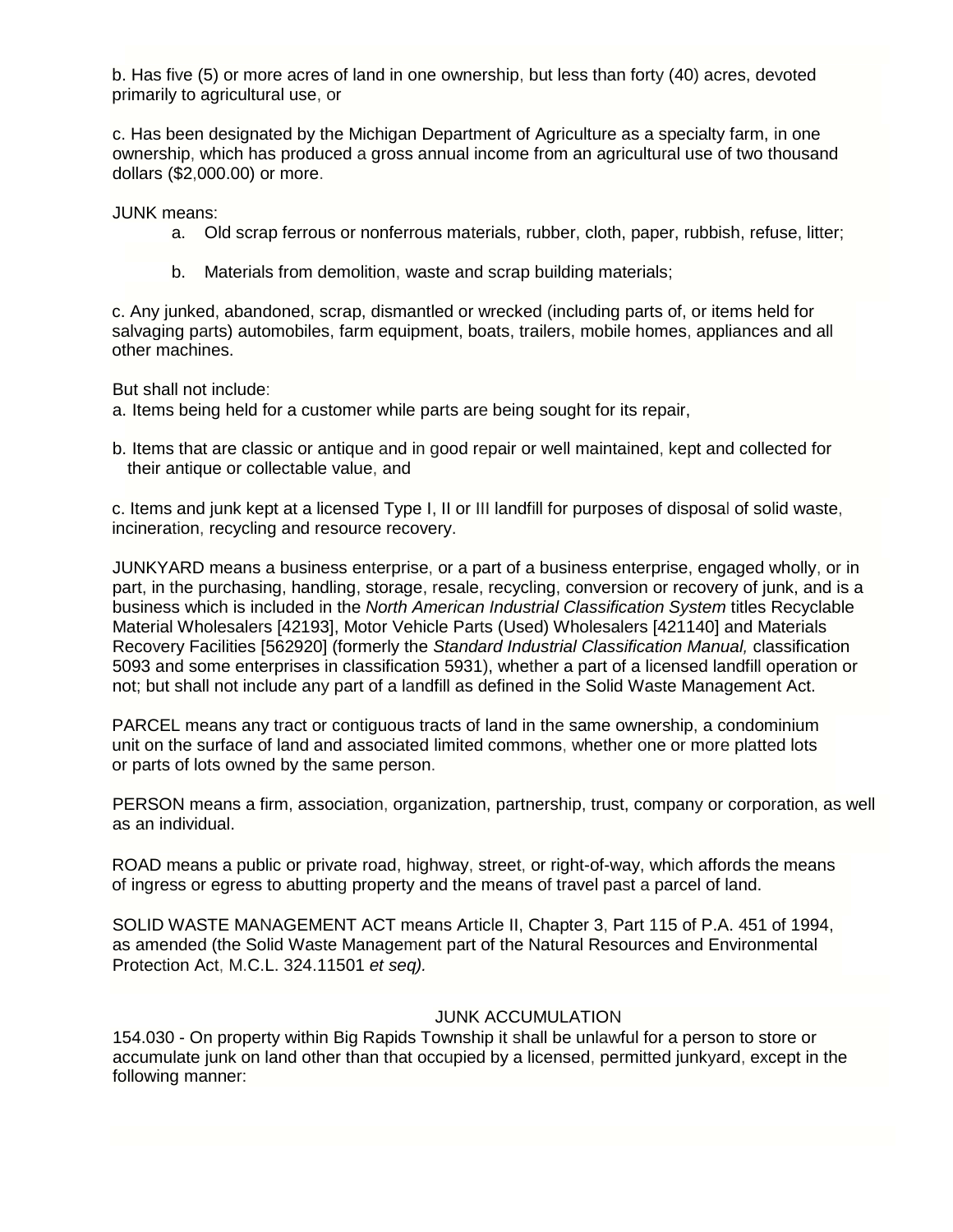A. There shall be no more than two (2) items of junk, -- abandoned, scrap, dismantled, inoperable or wrecked (including parts of) automobiles, farm equipment, trailers, and all other machines that are consolidated on one part of the parcel;

B. The junk shall not be visible from a road or from adjacent parcels; or the junk shall be inside an enclosed building; and

C. The junk shall not be a nuisance to adjoining property owners.

### 154.031 - Farms

Section 154.030 of this ordinance shall not apply to farms, provided the storage of junk on a farm meets the following standards:

A. The junk is not visible from a road or from adjacent parcels; or the junk shall be inside an enclosed building;

B. All junk from the operation of the farm is kept on the premises for future use of the farm;

C.The depositing of the junk is not a violation of the Solid Waste Management Act or constitutes fill in violation of any other state or local law; and

D. The junk shall not be a nuisance to adjoining property owners.

154.032 - Uninhabitable Mobile Homes

Abandoned, scrap, dismantled, or uninhabitable mobile homes are not allowed except in junkyards. JUNKYARDS

154.045 - Junkyards must conform to Zoning Ordinance Section 153.020(B)(2)(f) and site design standard Section 153.190 (D) – Junkyards. Section 154.030 of this ordinance shall not apply to junkyards.

### ENFORCEMENT, PENALTIES, SAVINGS CLAUSE

154.060 - Enforcement Procedure

A. *Nuisance Per Se:* Any violation of this Ordinance is declared to be a *nuisance per se.* 

B. Authorized Local Official: The Zoning Administrator, Supervisor or Code Enforcement Officials are hereby designated as the authorized local officials to issue municipal civil infraction citations for violations of this Ordinance.

C. Violations; Civil Infractions: Any person, including, but not limited to, an individual, partnership, corporation, limited liability company, or other incorporated or unincorporated, voluntary association, who violates any provision of this Ordinance shall be responsible for a municipal civil infraction. Violation of this Ordinance and its penalties shall be judicially enforced through the 77th Judicial District Court. Enforcement for violations of this Ordinance shall be as follows:

D. First Violation Notice: Unless immediate action is necessary upon the determination by the Authorized Local Official that there is an immediate danger to the public health, safety or welfare, the person violating this Ordinance shall be served personally or through first class mail with a notice of violation. That notice shall require that the violation be corrected within thirty (30) days of the notice; E. Citation: Upon failure to correct the violation or in cases when immediate action is necessary, a person violating this Ordinance shall be issued a citation requiring his or her appearance in the 77th Judicial District Court.

1. A person who violates this Ordinance shall be responsible for a civil infraction and shall be fined not less than \$100.00 per day for each infraction.

2. A person who violates this Ordinance and has been previously found responsible or admitted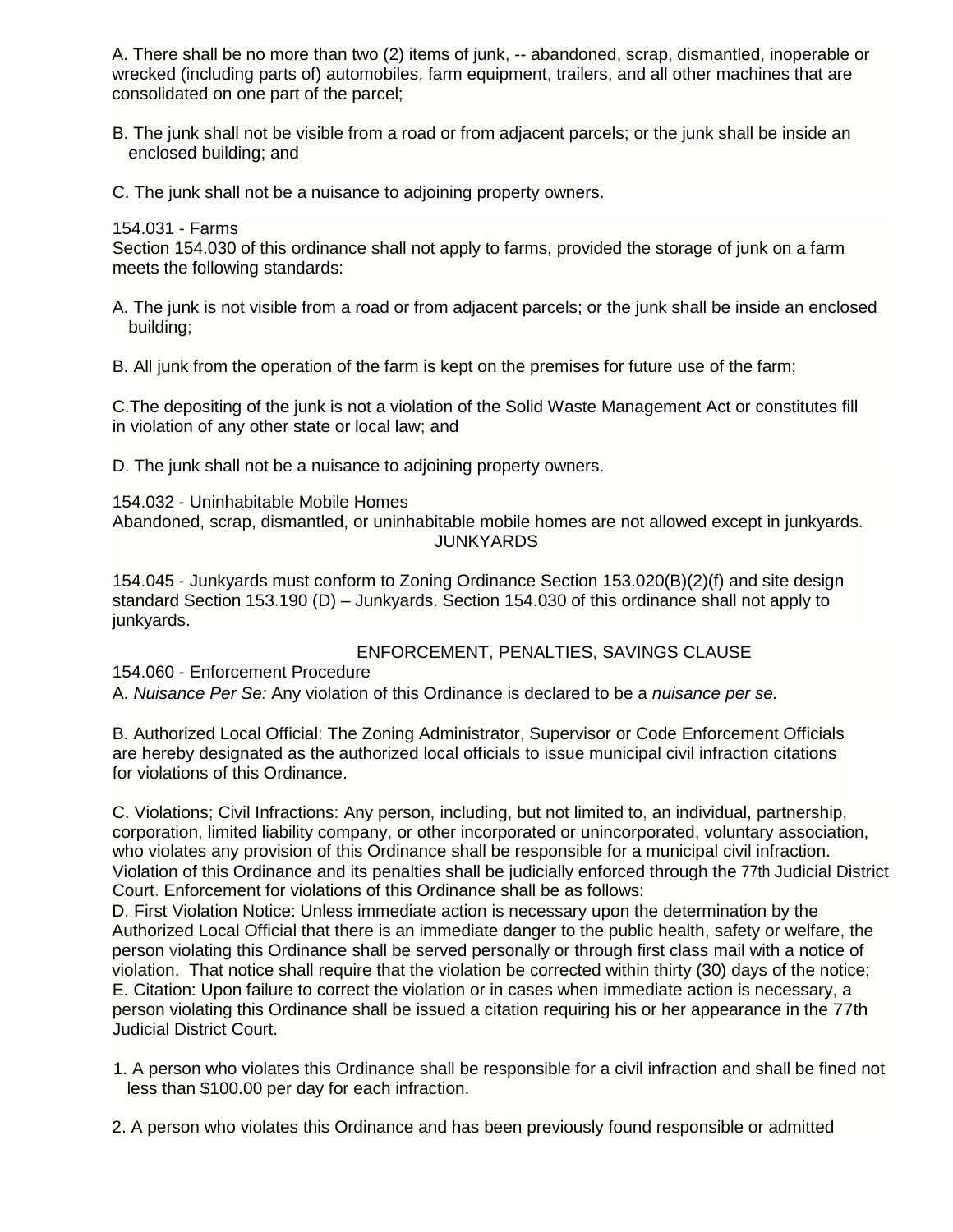responsibility for a violation of this Ordinance in a civil infraction proceeding within one (1) year immediately preceding the issuance of the second citation, shall be fined not less than \$300.00 nor more than \$500.00 plus costs.

3. A person who violates this Ordinance and has been found responsible or admitted responsibility for violation of this Ordinance in a civil infraction proceeding on at least two prior occasions within two (2) years immediately preceding the issuance of the third or later citation, shall be fined \$500.00 plus costs.

F. Violations; Civil Action: The legislative body, the Zoning Administrator, the Board of Appeals, the Attorney for the municipality, or any owner or owners of real estate adjoining the parcel of land on which a violation of this Ordinance exists for 60 days or more may institute a nuisance, injunction, mandamus, abatement or any other appropriate action or proceeding, to prevent, enjoin, abate or remove any accumulation of junk which has been created or, maintained in violation of this Ordinance.

G. Cumulative Remedies: The rights and remedies provided in this Ordinance are cumulative and in addition to all other remedies provided by law. The issuance of a municipal civil infraction citation and a finding or admission of responsibility for violation of this Ordinance in a civil infraction proceeding shall not bar a civil action seeking equitable relief beyond the jurisdiction of the 77th Judicial District Court, arising from the same violation.

#### 154.061- Saving Clause

The provisions of this ordinance are hereby declared to be severable, and if any clause, sentence, word, section or provision is declared void or unenforceable, for any reason by a court of competent jurisdiction, the remaining portions shall remain in force.

#### 154.062 - Effective Date

This ordinance shall take effect sixty (60) days after adoption by the Big Rapids Township Board of Trustees.

The foregoing resolution was offered by Currie and supported by Williams. Ayes: Currie, Williams, Fountain, Everett Nays: Stanek, Bean, Geib Abstain: 0 Absent: 0

 $\overline{\phantom{a}}$  , and the contract of the contract of the contract of the contract of the contract of the contract of the contract of the contract of the contract of the contract of the contract of the contract of the contrac

### **RESOLUTION DECLARED ADOPTED.**

Rene Fountain, Township Clerk

STATE OF MICHIGAN  $\overline{\phantom{a}}$ ) SS COUNTY OF MECOSTA )

I, the undersigned, the duly qualified and acting Clerk of Charter Township of Big Rapids, Mecosta County, Michigan do hereby certify that the foregoing is a true and complete copy of a Resolution adopted by the Township Board at a regular meeting on March 7, 2017, the original of which is on file in my office. Public notice of said meeting was given pursuant to and in full compliance with Act No 267, Public Acts of Michigan, 1976 as amended, including in the case of a special or rescheduled meeting, notice by posting at least eighteen (18) hours prior to the time set for the meeting.

IN WITNESS WHEREOF, I have hereto affixed by official signature on this 7th day of March 2017.

 Rene Fountain, Clerk Charter Township of Big Rapids

\_\_\_\_\_\_\_\_\_\_\_\_\_\_\_\_\_\_\_\_\_\_\_\_\_\_\_\_\_\_

**3. Set a date for a special meeting and public hearing on Clay Cliffs:** A Special Meeting and Public Hearing on Clay Cliffs set for March 30, 2017 at 7 p.m. at the Big Rapids Charter Township Firehall.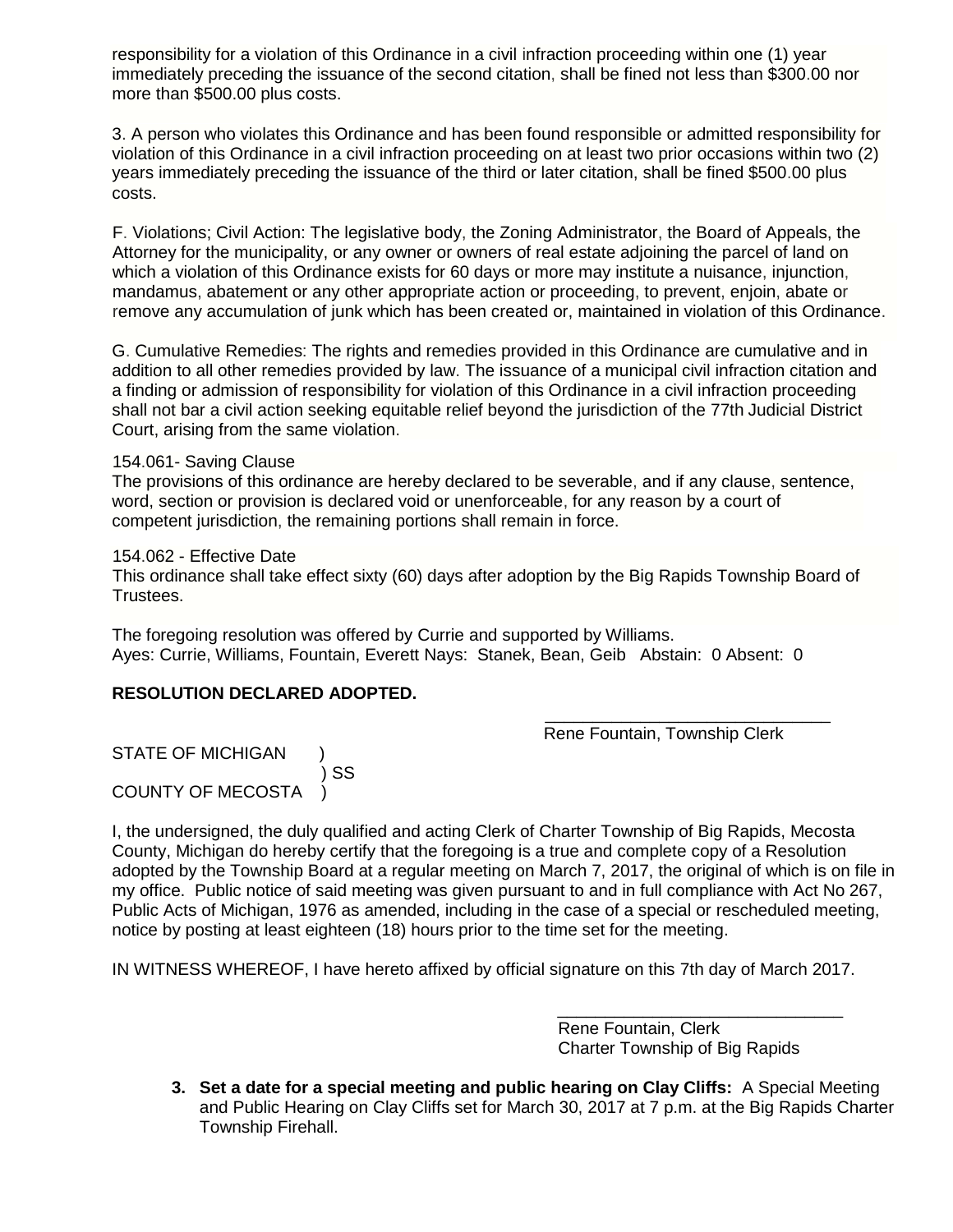**1. Resolution 2017-3 to adopt the State guidelines as our Poverty Guidelines from Property Taxes:** A motion to approve Resolution 2017-3 to adopt the State guidelines as our Poverty Guidelines from Property Taxes was made by Currie. Seconded by Bean. Motion carried on a roll call vote.

# **RESOLUTION # 2017-03**

# **Big Rapids Charter Township Board Resolution to Adopt Poverty Exemption Income Guidelines and Asset Test**

WHEREAS, the homestead of persons who, in the judgment of the supervisor and board of review by reason of poverty, are unable to contribute to the public charges is eligible for exemption in whole or part from taxation under the General Property Tax Act; and

Whereas, the township board is required by Section 7u of the General Property Tax Act, Public Act 206 of 1893 (MCL 211.7u) to adopt guidelines for poverty exemptions;

NOW, THEREFORE, BBE IT HEREBY RESOLVED, pursuant to MCL 211.7u that Big Rapids Charter Township, Mecosta County, adopts the following guidelines for the assessor, supervisor and board of review to implement.

The guidelines shall include but not be limited to the specific income and asset levels of the claimant and all persons residing in the household, including any property tax credit returns, filed in the current or immediately preceding year.

To be eligible, a person shall do all the following on an annual basis:

- 1. Be an owner of and occupy as a homestead the property for which an exemption is requested.
- 2. File a claim with the assessor or the board of review, accompanied by federal and state income tax returns for all persons residing in the homestead, including any property tax credit returns filed in the immediately preceding year or in the current year.
- 3. Produce a valid drivers' license or other form of identification if requested.
- 4. Produce a deed, land contract, or other evidence of ownership off the property for which an exemption is requested, if requested.
- 5. Meet the federal poverty income guidelines as defined and determined annually by the United States Office of Management and Budget.

BE IT ALSO RESOLVED that the board of review shall follow the above stated policy and federal guidelines in granting or denying an exemption, unless the board of review determines there are substantial compelling reasons why there should be a deviation from the policy and federal guidelines and these are communicated in writing to the claimant.

The foregoing resolution was offered by Currie and supported by Bean.

Ayes: Currie, Bean, Stanek, Fountain, Everett, Geib, Williams Nays: 0 Abstain: 0 Absent: 0

RESOLUTION DECLARED ADOPTED.

\_\_\_\_\_\_\_\_\_\_\_\_\_\_\_\_\_\_\_\_\_\_\_\_\_\_\_\_\_\_ Rene Fountain, Township Clerk

STATE OF MICHIGAN ) SS COUNTY OF MECOSTA)

I, the undersigned, the duly qualified and acting Clerk of Charter Township of Big Rapids, Mecosta County, Michigan do hereby certify that the foregoing is a true and complete copy of a Resolution adopted by the Township Board at a regular meeting on March 7, 2017, the original of which is on file in my office. Public notice of said meeting was given pursuant to and in full compliance with Act No 267, Public Acts of Michigan, 1976 as amended, including in the case